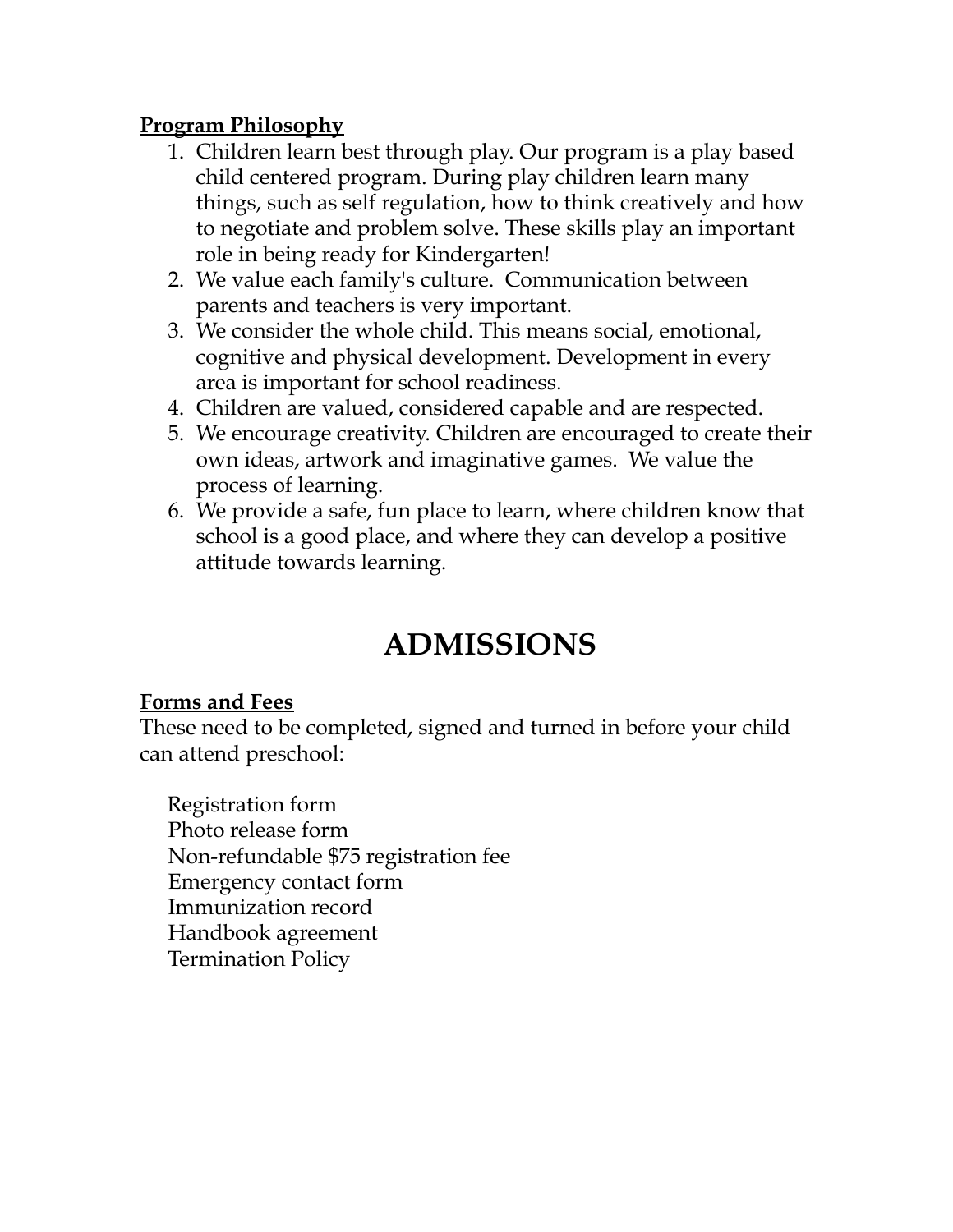## **Tuition**

Payment is due by the  $1<sup>st</sup>$  day of each month.

If payment is not received by the  $10<sup>th</sup>$  then your child will not be able to attend.

A 30 day advance notice is required if you decide to take your child out of our preschool program.

Make checks payable to: Brickzone

## **Age of Child**

Children must be fully potty trained and three years old to attend preschool. We serve children from age 3 to 5.

#### **Classes**

Classes are held on Monday-Friday. We offer a morning session and an afternoon session.

Morning session hours: 9:00am-11:30am 2.5 hrs Afternoon session hours: 12:30-3:30 3 hrs Wednesday Session hours: 9:00am-11:30 Am 2.5 hours

## **Registration**

Registrations are taken on a first come, first serve basis. Children already enrolled in the program will have the first opportunity to re-enroll the following school year.

## **Contact information**

Building phone number: 360-835-1200 Little Builders email: brickzonekids@gmail.com

# **PROGRAM OVERVIEW**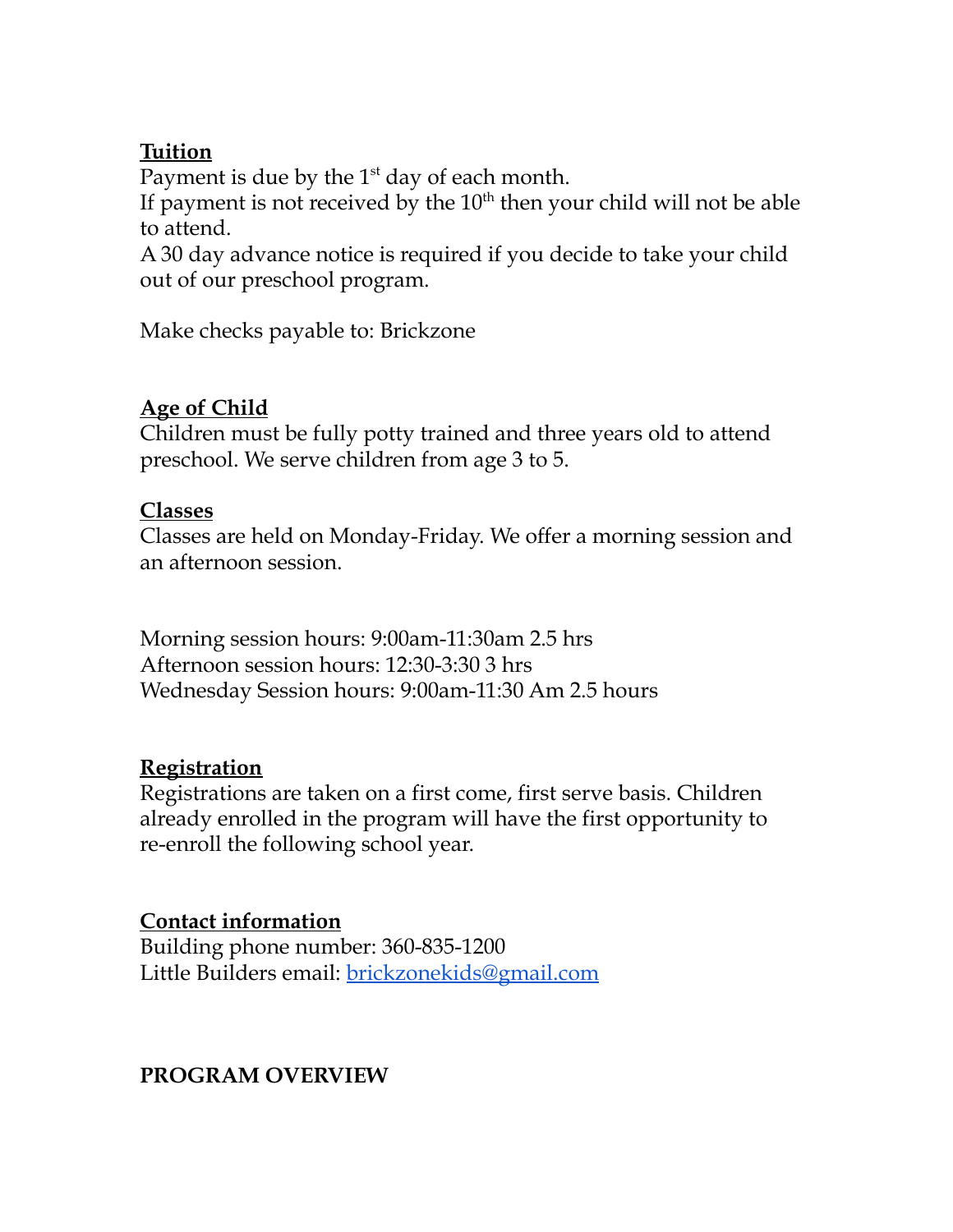# **Hours and drop off/pick up information**

We open the doors at the scheduled time. If you arrive early, please wait outside until we open. We are busy inside setting up, so that when we do have your children, we can devote our full attention to them. It is important to us and your child that you are punctual in dropping off and picking up.

There is a \$1 per minute late fee charged for late pick up, so please be on time.

At drop off time children will:

- 1. Come inside and put their backpack in their cubby.
- 2. Wash their hands with soap and water.
- 3. Find their name and put it on the attendance chart.
- 4. Find an area in the classroom to begin play.

Please make sure you sign your child in each day.

It is very important for us to know how your child is doing and drop off time is a great time to let us know. If your child has missed sleep or didn't want to eat breakfast or is excited about an upcoming event, please let us know. Also, if there are any changes at home, like a new baby, moving or divorce, please inform us so we can help your child have a successful experience at preschool.

At pick up time:

Children will be sitting at circle time. When you come inside, please sign your child out, and then we will give your child a sticker and excuse them.

Please let us know in advance if someone different is picking your child up. You will need to make sure that person is on your emergency contact list. Please inform the person that we will check their ID if we have not met them.

# **Teacher/Child ratio**

Each class will have 12 children with two teachers.

# **Preschool Calendar**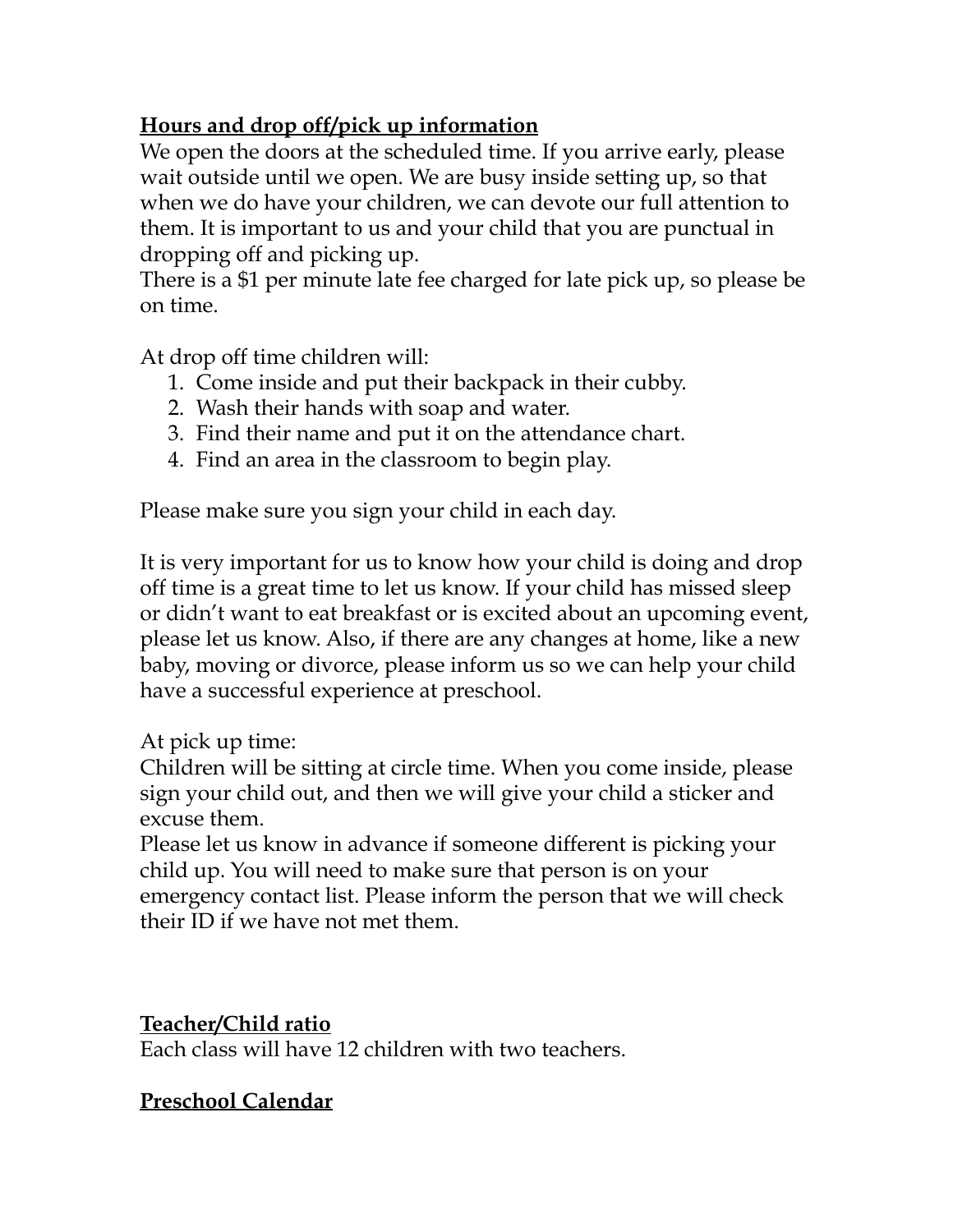We will follow the Washougal school district calendar for school days.

Unfortunately we will not be able to make up any days missed due to illness or vacations and holidays. We will however make up any missed days if we have to close for any reason, such as bad weather.

It is possible that we may close due to bad weather. We will send an email to all families early in the morning if we have to close the school. If you do not have an email, we will call you. We may still be open even if the Washougal School closes for a snow day. We will keep you informed. We will not do 2 hour late starts.

# **Clothing**

Please send your child to school in clothes that are comfortable and that are appropriate for preschool activities. We sometimes get very messy at preschool! We do lots of painting, gluing, coloring and cooking. Outside we play in the sand, grass, dirt and water. Children love to explore and getting messy is part of it. Please send extra clothes!

At preschool we also do many physical activities as part of our program, so please send children to school in safe shoes that they can run and jump in. Flip flops and high heels can be dangerous!

# **Discipline**

We provide a positive, supportive environment that focuses on prevention and teaching of appropriate behaviors.

Our goal in preschool is to help children to develop a positive self image, successfully problem solve, learn self control skills and learn appropriate social behavior.

We help children learn to negotiate and work through problems. If there is a conflict we will help the child by showing them different ways to solve it. We also give the children a chance to come up with ideas on how to problem solve, and support their ideas. We commonly use redirection. This means that if we see a child having a difficult time in a certain area, we will redirect him/her to a different area or activity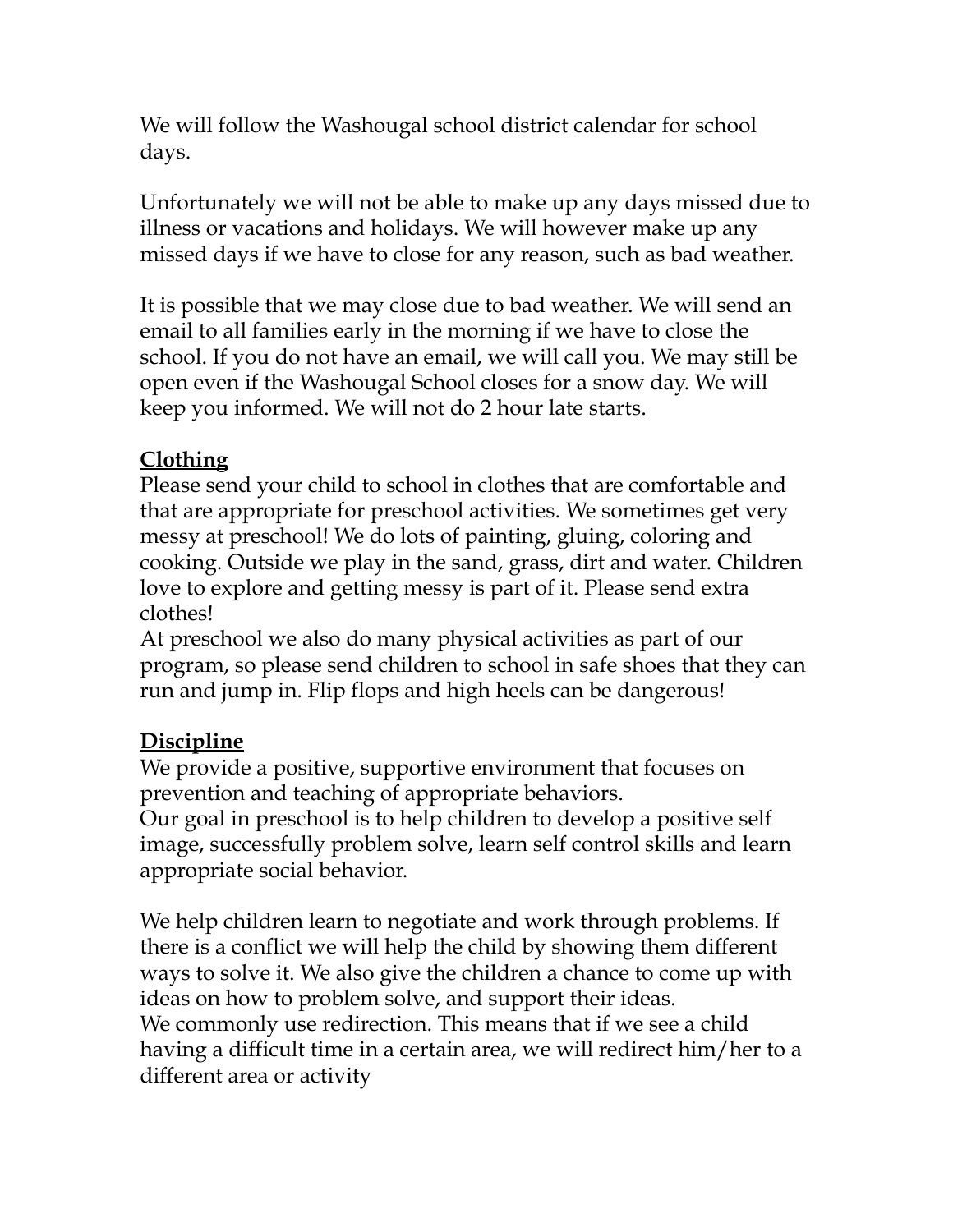We also learn about logical and natural consequences.

**Natural consequences** are the experiences that naturally follow a choice or behavior. For example, going out in cold weather without a coat naturally leads to feeling cold.

**Logical consequences** are consequences arranged by the adult but logically related to what the child did. For example, a young child who throws a toy may be required to take a break to calm down, and not use the toy until another time.

If a child causes physical harm to another, our first priority is to stop the behavior. We want to teach the child that this is never acceptable. We work on teaching children the skills and language to get what they need without being physical.

If a child has continual behavioral issues, we will contact the parents to come and pick up the child. If this does happen, we will all work together to find future solutions.

There may be some circumstances where it would be in the best interest of the child/family to be in a different environment, and we would withdraw your child from the program.

## **Curriculum**

Our curriculum is based on the philosophy that children learn through play. Each day there will be an open play time that we call 'centers.' This is where children can decide which area they want to learn in.

During center time children will have the opportunity to use blocks, LEGOS, explore the sensory tub, create art, do puzzles and other math activities, read books, use the dramatic play center and explore the science area. There will also be some teacher directed activities at this time that children can choose.

We do have ongoing themes and projects that are based on what the children are interested in learning. For example, if the children show an interest in animals, we will create many different activities around the theme of animals. We will include the theme in our centers and in our movement, stories and music. A theme may last a week, or much longer depending on the interest of the children!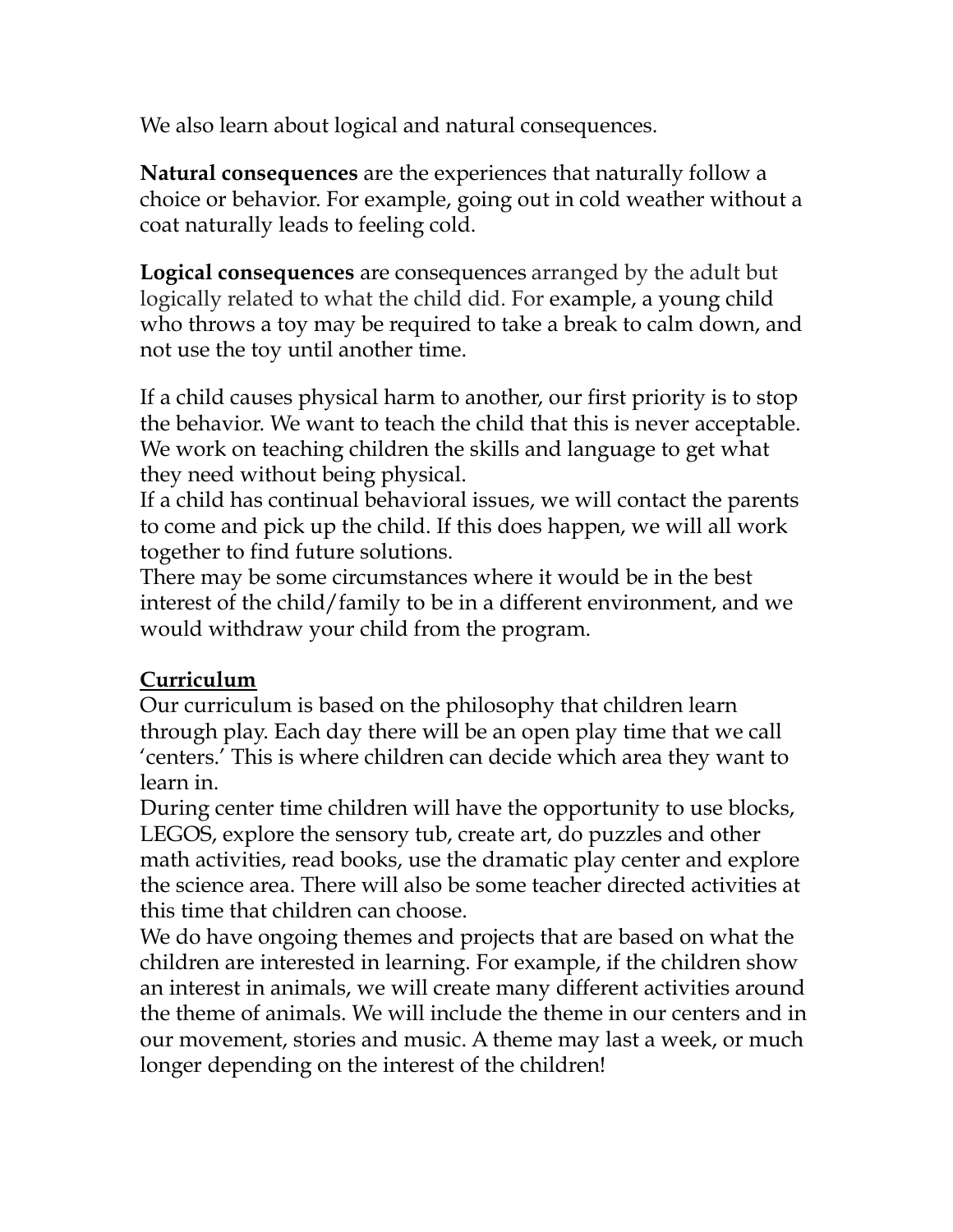Here is an outline of our daily schedule:

- Arrival
- Circle time (songs, games, poems)
- Center time (dramatic play, sensory activities, math, art, science, writing, blocks)
- Creative movement
- Snack
- Story time
- Outdoor play
- End of day group time

Because we focus on creativity, imagination, independence and play, your child is able to choose their own activities during center time. This means that they might not have a paper to bring home every day, but be assured, they are still learning. If a child spends their time building in the block area, then he/she has been learning math, measurement, shapes, problem solving and more!

## **Snacks**

We will be serving fruits and vegetables, cheese, yogurt, crackers and other healthy foods. Please be sure to let us know of any allergies your child may have.

All snacks need to be peanut free.

# **Birthdays and Holidays**

Celebrating birthdays is a lot of fun at school! We will have a birthday chart on the wall reminding us of your child's special day. We will have a birthday crown and a sticker for the birthday child. We can provide birthday popsicles if you would like us to, or you can bring in a special treat.

We recognize other holidays also. We would love to hear what types of holidays you and your family celebrate so that we can also celebrate with your child at school. We will inform you of any holiday parties in advance, so that you can join us if you wish.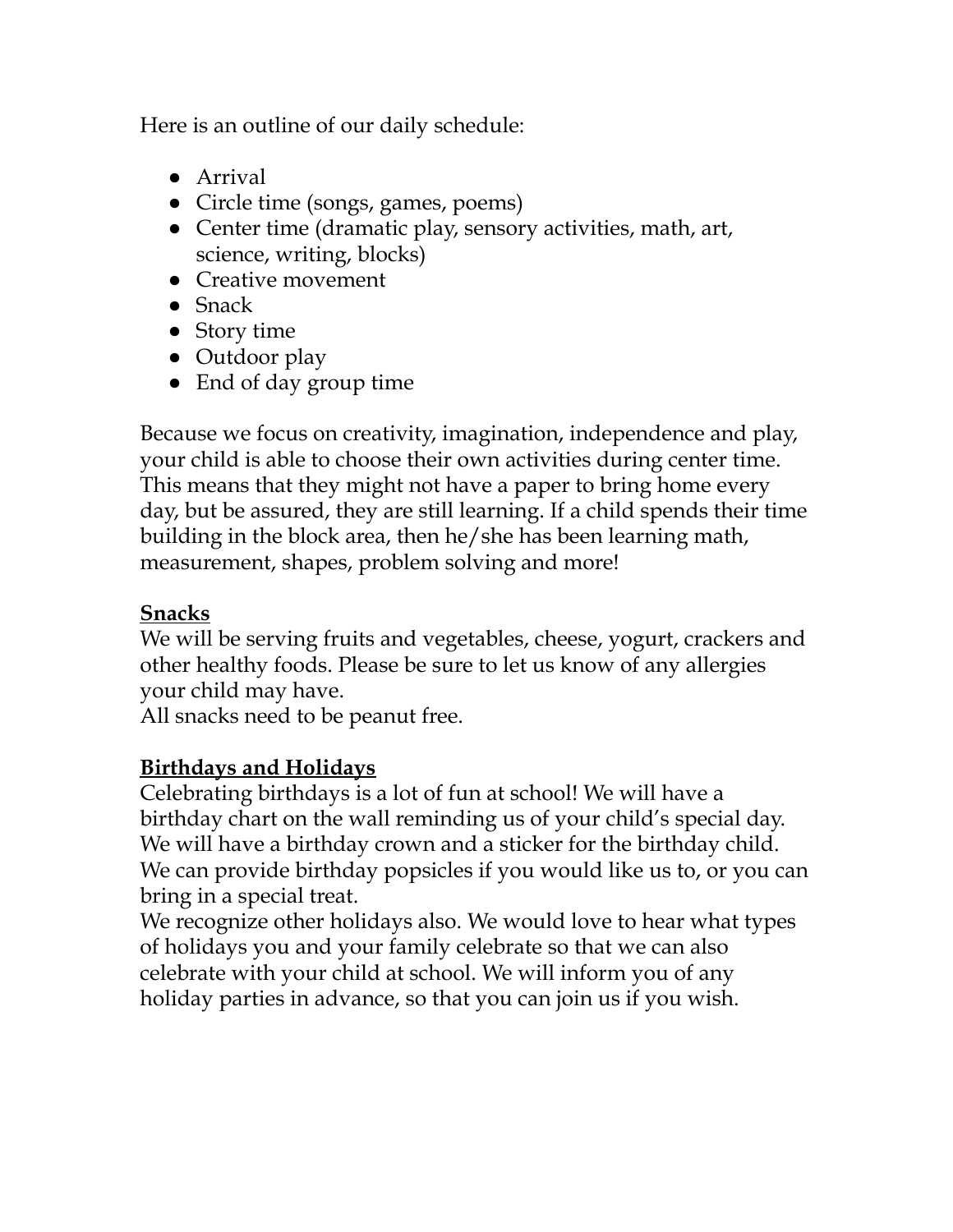## **Field Trips**

We will be able to do field trips where we can walk to different places. It is possible to do trips where parents can carpool. We will have a field trip permission form for you to fill out.

## **Photos**

We take pictures of the children, to put in their portfolios, display on the wall and for our blog. Please let us know if you do not want your child's photo taken

# **HEALTH POLICY**

# **Head Lice**

Sometimes head lice like to make an appearance! Head lice can affect anyone. We will be doing frequent head lice checks. If we find head lice on a child, we will contact you to come and take your child home.

# **Illness**

If your child has a fever, vomiting or diarrhea, sore throat, cough, runny nose or a headache please keep him/her home from school until they are 24 hours symptom free. Covid-19 county health department policy requires students to be home for any of those symptoms mentioned above. If your child is at school and appears to be ill, we will call you and have you pick your child up. If your child has a cold, and is not feeling well, it is a good idea to stay home. Children do not learn well if they are feeling sick, and many more colds are passed around if children come to school while having a bad cold.

If we have to temporarily close due to Covid-19 a credit/refund will be given for that duration.

# **Medication**

We can administer medication if we have written authorization from a licensed health professional. Any over the counter medication should be administered before or after school.

We are looking forward to meeting and getting to know you and your child!